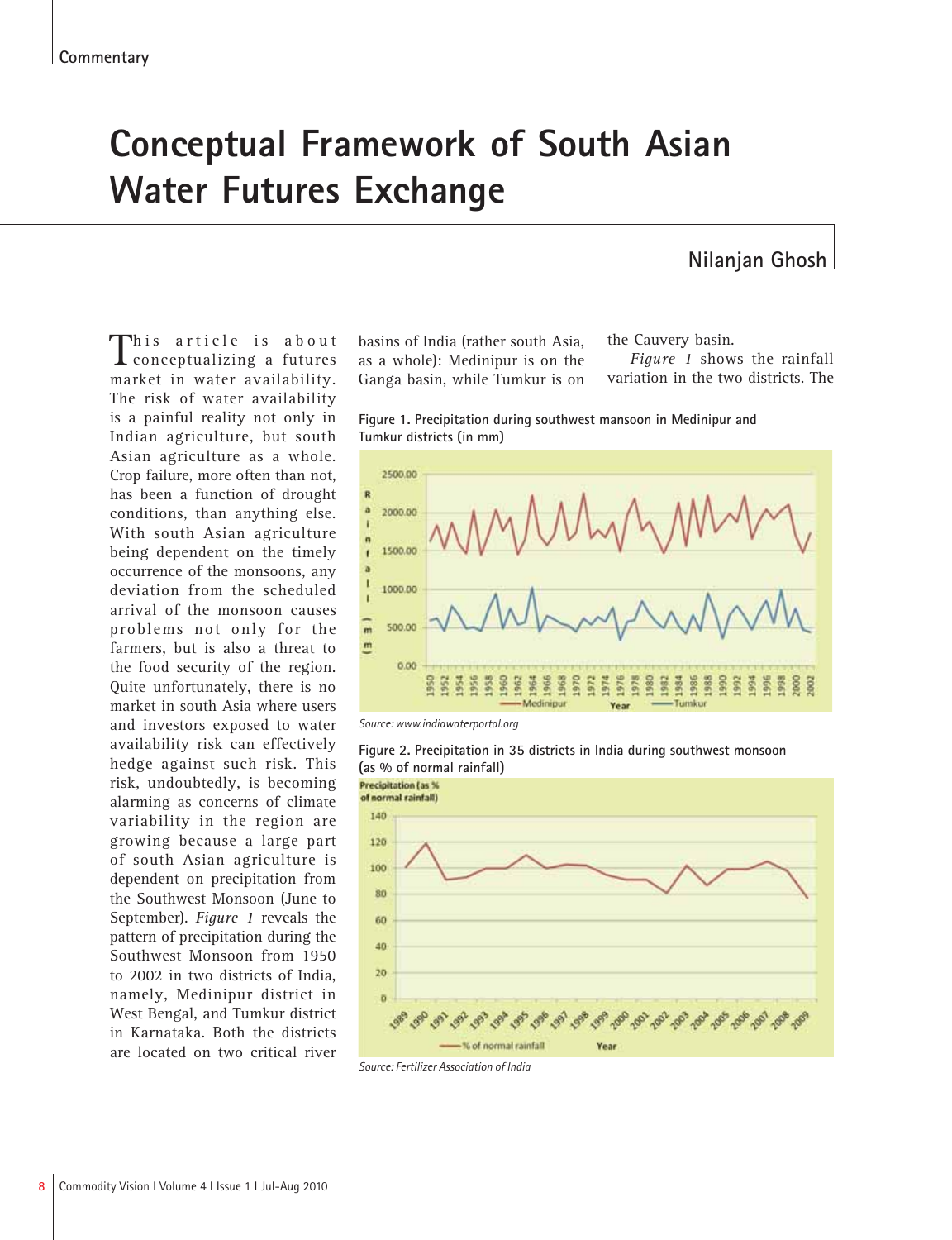inconsistency in the precipitation pattern is quite perceptible here. What has become alarming is that the variability in precipitation has actually increased in recent years. When the period of analysis is divided into two phases, namely, 1950–1975 (Phase I) and 1976–2002 (Phase II), it has been found that in both the districts the standard deviation of precipitation during the Southwest Monsoon has increased in Phase II, thereby revealing an increased risk to water availability for raindependent agriculture (*Table 1*).

#### **Table 1.**

**Standard deviation of precipitation during southwest monsoon in two districts (mm)**

|                  | Tumkur | Medinipur |
|------------------|--------|-----------|
| $1950 -$<br>1975 | 147.85 | 188.18    |
| $1976 -$<br>2002 | 170.73 | 214.44    |

**Source:** *Computed by the author from IMD data*

Fertiliser Association of India data for 35 select districts across India show that the precipitation in India over the last 21 years (1989 to 2009) has varied between 77% (in the worst case) to 119% (in the best case) of normal rainfall (defined by long-term average value) (*Figure 2*).

Interestingly, in the 10 years from 1989 to 1998 (*Figure 2*), rainfall has been normal or more than normal for eight years, except for 1991 and 1992. However, between 1999 and 2008, rainfall has been scanty, and for eight

years the precipitation has been less than normal (with normal being defined as the long-term average by the Meteorological Department); only 2003 and 2007 had more than normal rainfall. Because of this erratic nature of the Southwest Monsoon, water availability risk has increased, thereby causing concerns of water conflicts in various basins in India, as also south Asia.<sup>1</sup>

Reservoirs often fail to obtain and release waters timely, which causes havoc for agriculture. An example of the Mettur Dam in Tamil Nadu in India is given in

*Table 3*. Karnataka and Tamil Nadu are co-riparian states in India sharing the Cauvery waters, with Karnataka being the upstream state; the first barrage to receive waters from the Cauvery after the river crosses the Karnataka boundary is Mettur. As for a failed monsoon in the basin, Karnataka might fail to release the stipulated amount of water to Mettur Dam, as was warranted in an Interim Order of the Cauvery Water Tribunal in 1991. This often turned out to be the cause of graver inter-state water disputes.

#### **Table 2.**

**Percentage deviations from normal flow to the Mettur Dam in Tamil Nadu during Southwest Monsoon**

| Year    | <b>Deviation from</b><br>normal flow<br>to the Mettur<br>in Southwest<br>Monsoon*** | Crop failure/ Water dispute?                                       |
|---------|-------------------------------------------------------------------------------------|--------------------------------------------------------------------|
| 1992-93 | 64.06                                                                               |                                                                    |
| 1993-94 | $-20.73$                                                                            | Yes. Crop failure in many Tamil Nadu<br>districts.                 |
| 1994-95 | 65.06                                                                               |                                                                    |
| 1995-96 | $-28.14$                                                                            | Yes. Inadequate rainfall; Tamil Nadu<br>moves to court.            |
| 1996-97 | $-26.27$                                                                            | Yes. Inadequate rainfall; crop failure<br>in Tamil Nadu districts. |
| 1997-98 | 1.72                                                                                |                                                                    |
| 1998-99 | $-16.26$                                                                            | Yes. Crop failure and Tamil Nadu<br>moves to court.                |
| 1999-00 | $-26.83$                                                                            | Crop failure in various districts in<br>Tamil Nadu.                |

*Source: Estimated by the author from dmc.kar.nic.in; Season and Crop Report, Dept. of Economics and Statistics, Govt. of Tamil Nadu, Chennai; Menon and Subramanian (2002); Ghosh and Bandyopadhyay (2009).*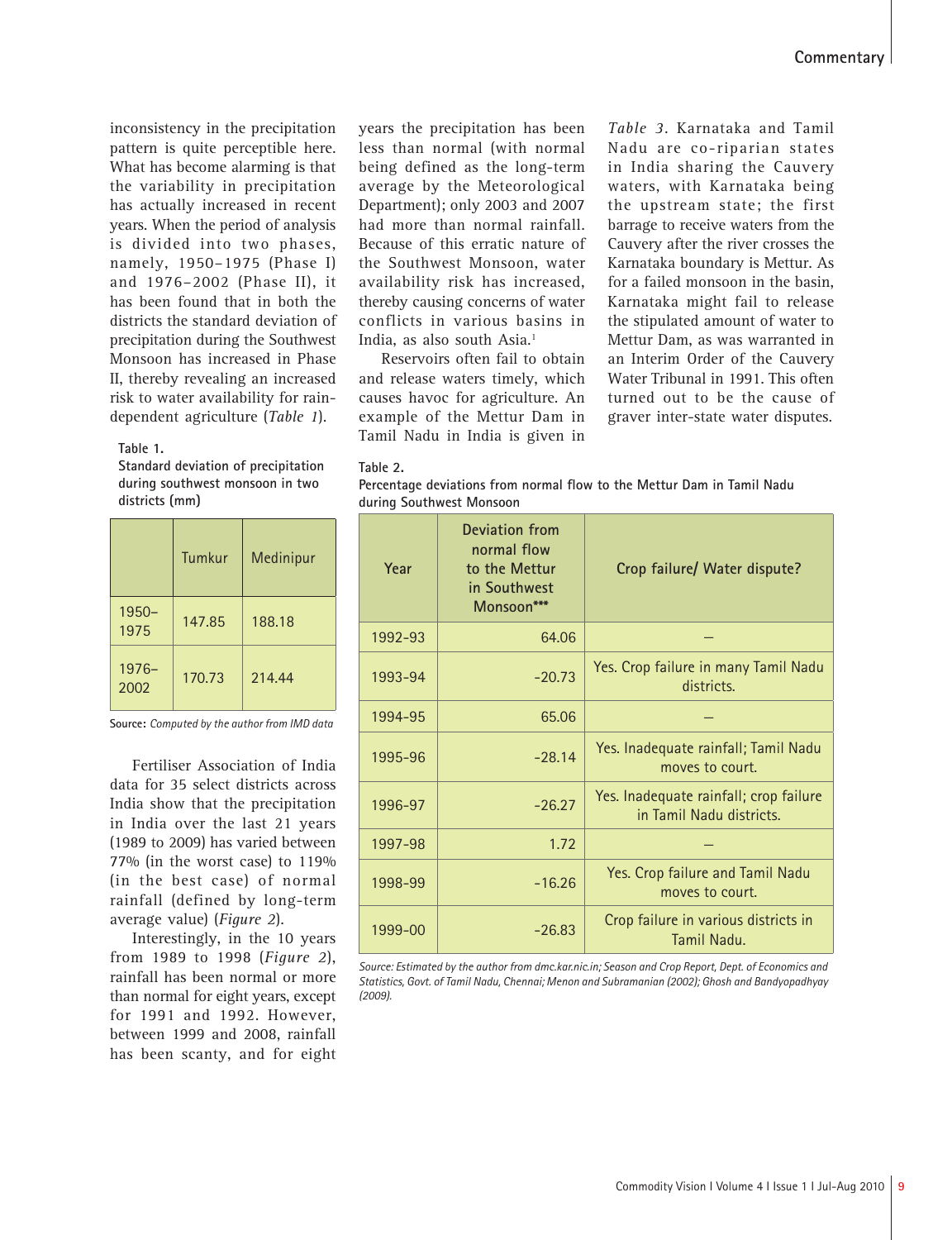Quite evidently, the existing risk of water in south Asian agriculture is a threat to food security and many other associated businesses of agriculture. Risk mitigation strategies, so far, have primarily been confined to supply-augmentation plans and demand-management mechanisms. It is difficult for supply-augmentation plans (like construction of big dams, water transfers, and river interlinking) to succeed as water has already been fully allocated, and further tampering with nature might even prove to be economically unviable and ecologically unsustainable.<sup>2</sup> Demand side management through adaptation mechanisms also needs innovation. More importantly, none of the current risk-mitigation strategies financially compensate in those instance where water is unavailable. Rather, there is a value loss due to unavailability of water, and the cost of adaptation (through shifting of crops, or construction of storages) is not less either! Informal water forward markets are in vogue to a certain extent in many parts of south Asia, though they have not been successful enough to mitigate the risk of water availability on a scale as that of the river basin.

Parties with exposure to water availability risk are not merely irrigators. Rather, to regard water availability risk as a risk borne only by irrigators fails to appreciate the fundamental nature of the risk to the entire economy. Investors and financial market participants have no desire, ability, or interest in acquiring physical water to offset that risk; neither do they have any incentive to take up the hedger's

risk and take physical delivery of water.

Yet, lending institutions like banks might bear an inherent risk with water availability. A bank may lend money to a farmer to invest in planting a crop, and it faces an inherent risk when the crop fails due to no rain. An agricultural processor also faces the risk as unavailability of water will prevent him from getting the raw produce for processing. Even re-insurers do not have means to cover their exposure to a flood.<sup>3</sup> None of these parties have any incentive in trading of physical water rights because of two reasons. First, they cannot use the physical water once purchased. Second, physical water rights do not mitigate the risk associated with water availability.<sup>4</sup> There is no doubt that south Asia presently requires a different institution to hedge against this risk.

#### **Benefits of a Water Futures Market**

There are various expected benefits of the water futures markets (WFM). First, water futures market will help discover price (through the scarcity value of the resource), thereby leading to an efficient use of the resource. Thus, the market aids efficient allocation, helps proper distribution, and offers means of achieving social optimality in consumption and production. At the same time, social planners often take either consumption or production to optimize the net economic welfare of a system subject to some constraints, which might be in resource availability, infrastructural bottlenecks, economic identities, and so on. Social planners can look at the prices realized in such a futures market and can eventually formulate plans.

Second, water futures contracts will provide a price indicator for future stored water. This will assist investment decisions as also forward risk management.<sup>5</sup>

Third, the price realized at the futures market will be an objective instrument of decisionmaking for project prioritization. Often, when there is more than one project, a choice has to be made between them. The futures price, being formed through available information, will provide a quantified basis for ranking projects, and will eventually aid decision-making.

Fourth, pricing of natural resources can raise public and political awareness of the importance and availability of the resource. A high value of a natural resource might imply its high importance to the community. Where valuation mechanisms are absent, communities fail to realize this importance. The importance of carbon sequestration by wetlands is always better understood when expressed in monetary terms.<sup>6</sup> In the absence of a formal market for water in south Asia, there is no way in which scarcity values of water can be expressed in an institutional framework. A futures market, by discovering prices, will indicate the scarcity value of the resource based on future availability, and thereby create public, policy, and political awareness on how to manage an impending crisis.

Fifth, irrigated as also raindependent agriculture, dependent on the availability of water,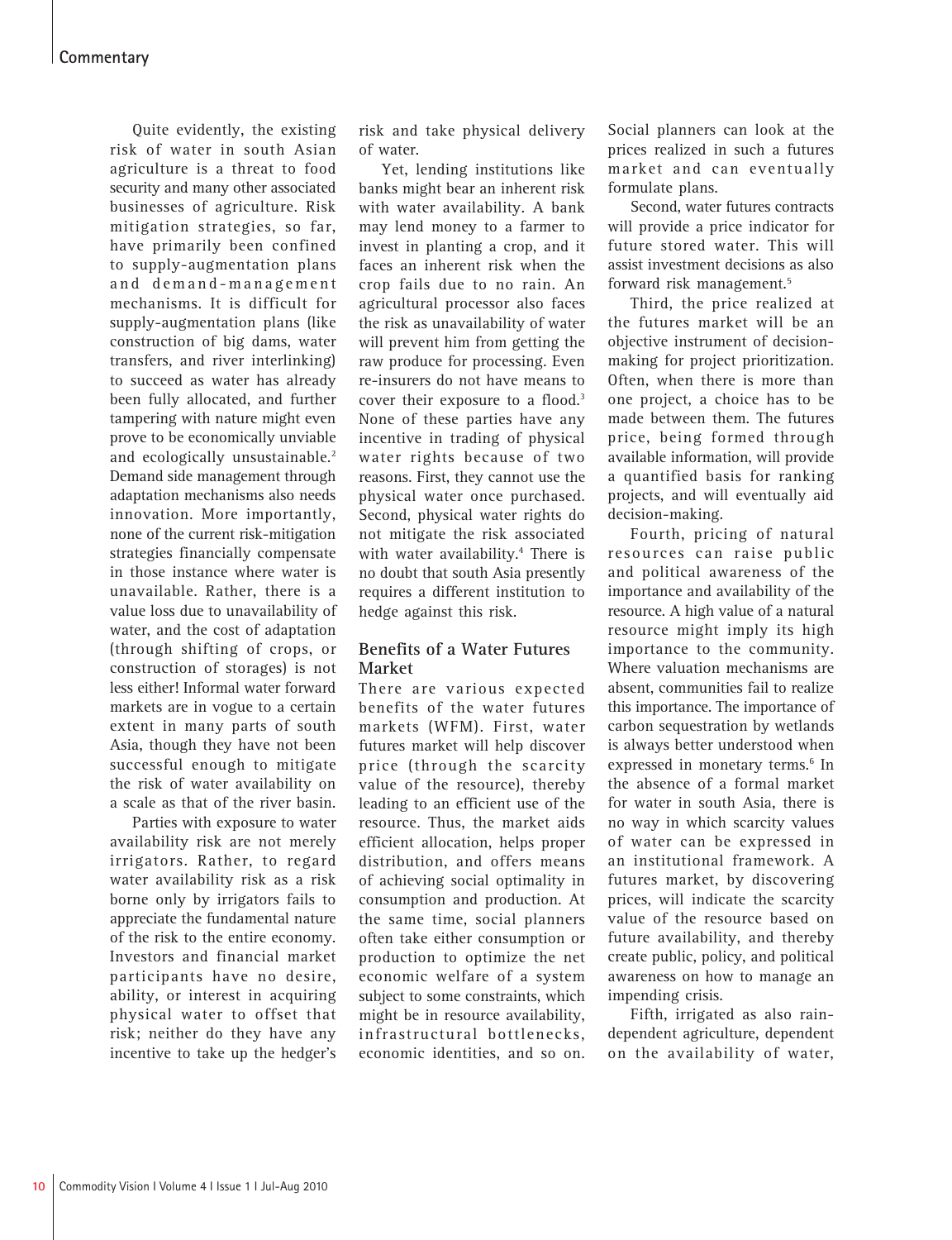

# **Launching Soon...**

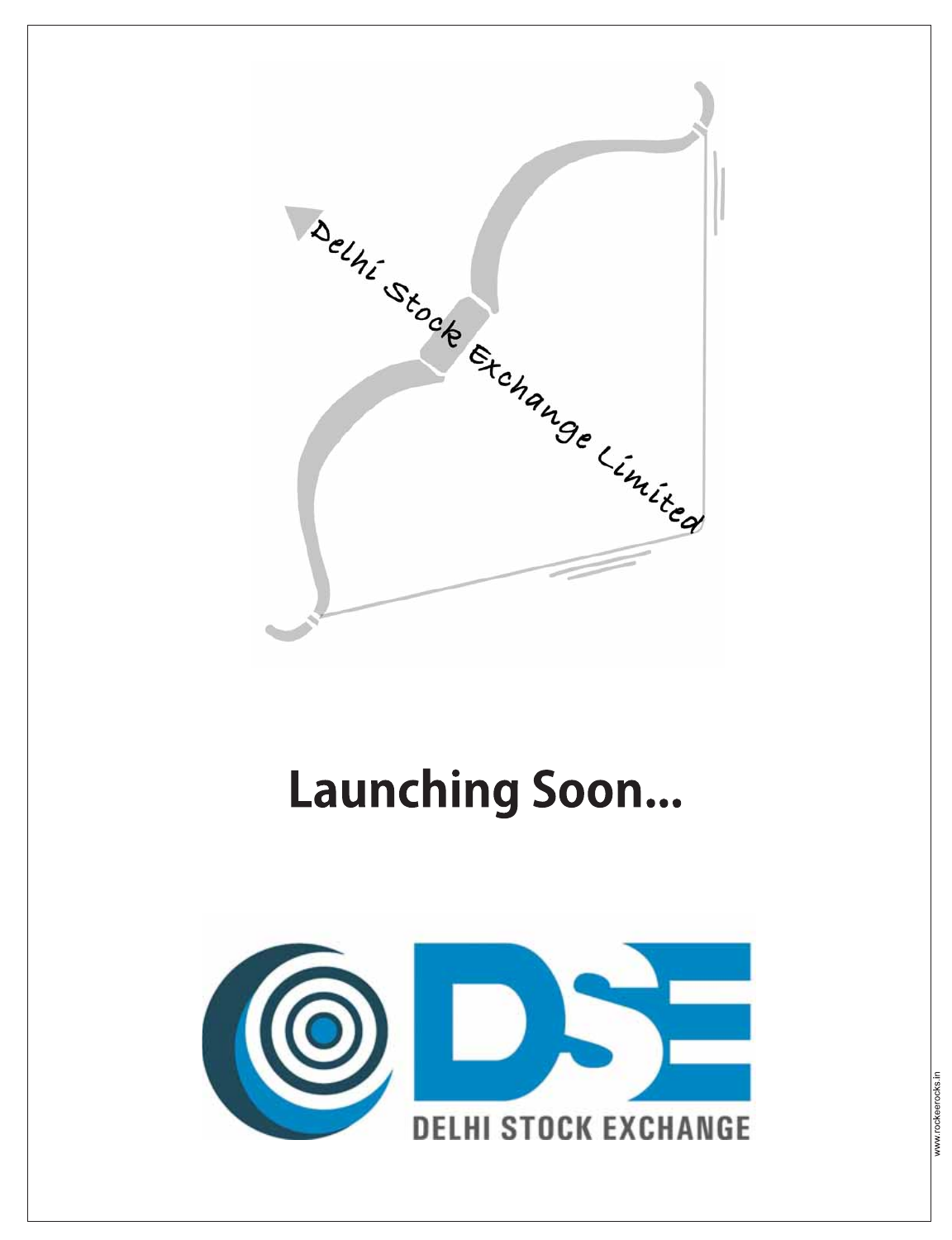will be able to use the market (or products derived from the market) to insure themselves against droughts by locking in prices in the water futures market. Such risk transfer in the private sector will significantly reduce the burden of drought relief currently borne by governments.

Sixth, water futures provide the financial tools required by investors and banks to confidently invest in the rural sector. This would result in long-term planning and investment that will actually deliver water to areas that need it rather than simply insure against its absence. In fact, banks and financial intermediaries can develop other products suitable for their customers by making use of the water futures market.<sup>7</sup> Seventh, a water futures market will help in promoting the best water-efficient technology. Since, the key element in market creation and development is information development and data processing/ mining and infrastructure, there will be more investment in information-gathering and decision-making tools for water. This will further stimulate research on water resources and will eventually help in the crisis management of the future.

Hence, there is no doubt that futures market has an important role to play in optimal decisionmaking and prioritization. The price discovered in the futures market, thus, can offer a mechanism for extending justice and setting conservation priorities within a limited budget.

As a result, the beneficiaries from a water futures exchange are many. On the one hand, the beneficiaries include the entire agricultural value chain starting from the farmer to the consumer. In case of a drought, a supply shock not only pauperizes the farmer, but price rise also creates a dent in the pocket of the consumer. Hedging in the water futures exchange will not only minimize the producer and the supplier's risk by creating adequate compensations for the loss, but will also put the suppliers in a position to pass on parts of the benefits to the consumers. On the other hand, drought conditions have often forced the governments to create further safety nets by further subsidizing the farmers. This has often placed unanticipated pressures on government exchequer, and forced governments to divert funds that otherwise could have been used for the development of rural infrastructure or other developmental activities. A futures market for water, however, will act as a market-based "bail-out institution" for all the beneficiaries, thereby reducing the pressure on the government exchequer.

In a similar vein, corporations producing hydropower may also benefit from the futures markets. Municipal corporations, municipalities and water boards can also do so by taking appropriate positions in the futures exchange for water and may use the funds for infrastructure development for betterment of urban services.

#### **The Structure of Water Futures Market**

The water futures market may initially begin on a national scale in India where commodity futures markets are already in vogue. However, there are a few initial problems at this stage. This is concerning the Forward Contracts Regulation Act of 1952, which still dictates commodity futures trading in India and does not allow trading in invisibles or index futures. Essentially, when water futures are traded, they should be traded in indexes, rather than being traded physically. Physical delivery might not make sense here, and might even act as a deterrent to trading for two principal reasons. First, the cost of physical delivery might be so high (due to construction of infrastructure, movement costs, and so on) that it will clearly deter participation and inhibit liquidity in the market. Second, as stated earlier, a majority of the stakeholders (banks and other lending organizations) are not concerned with the physical availability of water, but more with value loss due to water scarcity. They are least interested in taking physical delivery of the resource, but more interested in locking in the value with which they are facing the risk. Hence, there is a crucial need for developing an index with which trading can take place, and the final settlements of trade need to be settled in cash.

The problem arises here. For such trading to take place in India, the Forward Contracts Regulation Act of 1952 needs to be adequately amended to incorporate index trading. On the other hand, banks and financial institutions should also be allowed to participate in the futures market. They are not only stakeholders in the water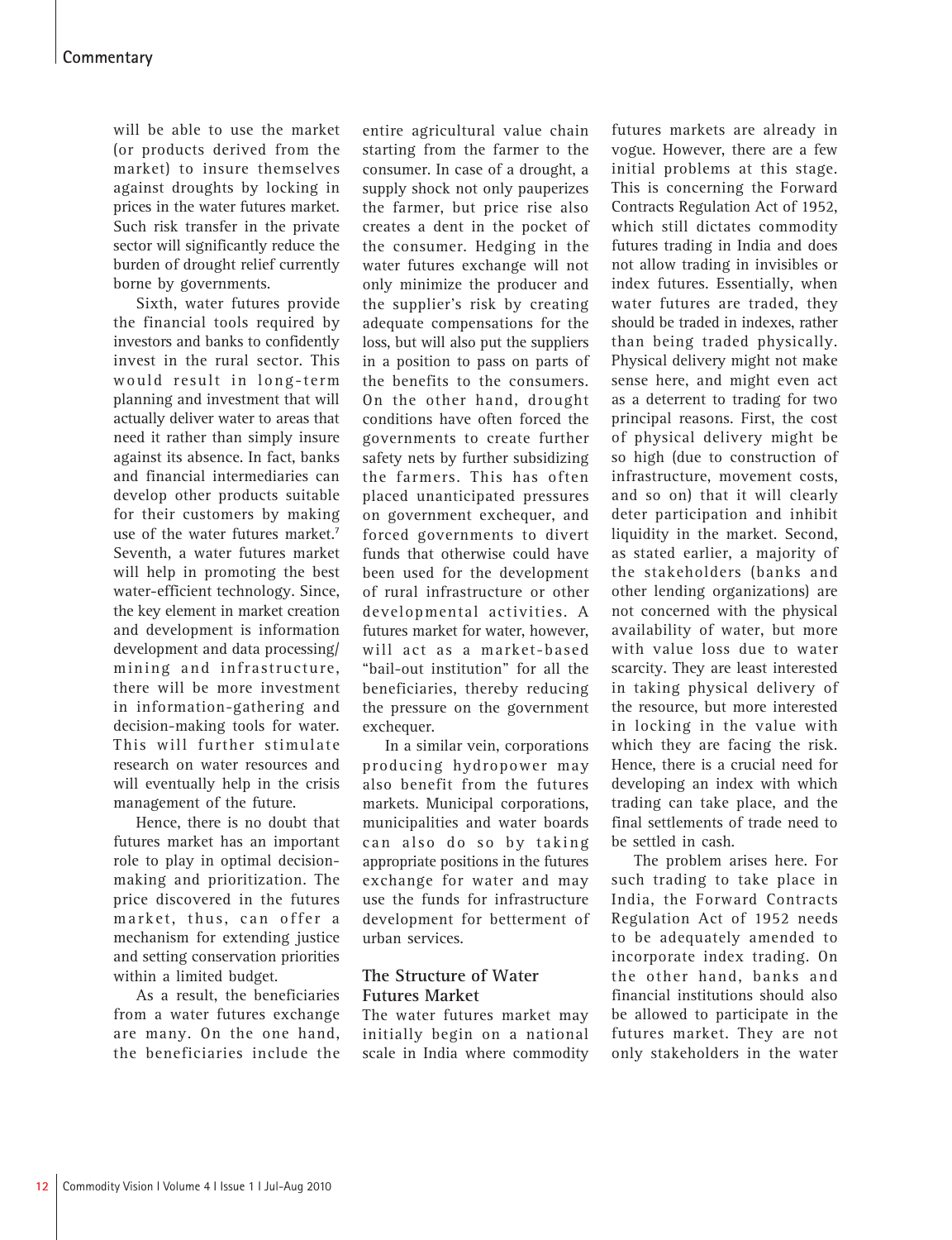market, but they are needed to provide liquidity to the market. They will be the ones to take up the hedger's risk. Thus, these are the pre-conditions for the water futures market to be initiated in India. The next step then emerges in the development of indices to indicate water availability.

#### *Developing the Water Availability Index*

The development of any market is based on the identification of the commodity or the index with which trading should take place. For water futures markets, it is important to develop the water availability index, which needs to be independently and objectively priced, with minimum scope for artificial manipulation. However, for India, it is important to develop a contract for each major river basin in a given state. For example, there might be two contracts based on two indices on the Cauvery basin—one for the water stored in the barrages or reservoirs within the borders of Karnataka, and one for the water stored in the barrages or reservoirs within the borders of Tamil Nadu. Despite being in one basin, water in each boundary has traditionally shown different scarcity values, as shown by Ghosh and Bandyopadhyay.8 This is because the kind of risk faced by the farmers in Tamil Nadu, though contingent upon a few common broad climatic factors, is also dependent upon the hydropolitics of the region where the water availability is often a "zero-sum" game. The risk faced by downstream Tamil farmers is more, as upstream Karnataka might not release an adequate amount of water in the dry season, despite the existing statutes, rulings, and agreements. A common index for the Cauvery basin, as a whole, thus will not reflect the true situation. Hence, there is a need for different statespecific indexes for farmers and other stakeholders to hedge their risks.

As an example, let us consider *Table 3*, which shows the various barrages, their capacities, and the actual storage on a typical day of the 23rd week of 1998 in the Cauvery river basin in Karnataka.

**Table 3. Dams in the Cauvery basin in Karnataka**

The four dams are Harangi, Hemavathy, Krishnarajasagara, and Kabini.

The index represents the actual storage in the node (consisting of the four barrages in this case) as a percentage of "full capacity." The index moves up and down in response to actual water stored in the four dams representing the node here. The maximum index value is 100, and the minimum index value is zero. As storage increases in response to water inflows, the respective index will also rise. In *Table 3*,

| Dam        | <b>Average Daily</b><br><b>Storage on Week</b><br>23 1998 (feet) | <b>Full Capacity</b> | $%$ of full |
|------------|------------------------------------------------------------------|----------------------|-------------|
| Harangi    | 2790.65                                                          | 2859                 | 97.61       |
| Hemavathy  | 2866.14                                                          | 2922                 | 98.09       |
| <b>KRS</b> | 73.53                                                            | 124.8                | 58.92       |
| Kabini     | 2254.39                                                          | 2284                 | 98.70       |
| Total      | 7984.71                                                          | 8189.8               | 97.50       |

*Source: Author's estimates from dmc.kar.nic.in* 

**Figure 3. Water Availability Index**



*Source: Estimated by the author*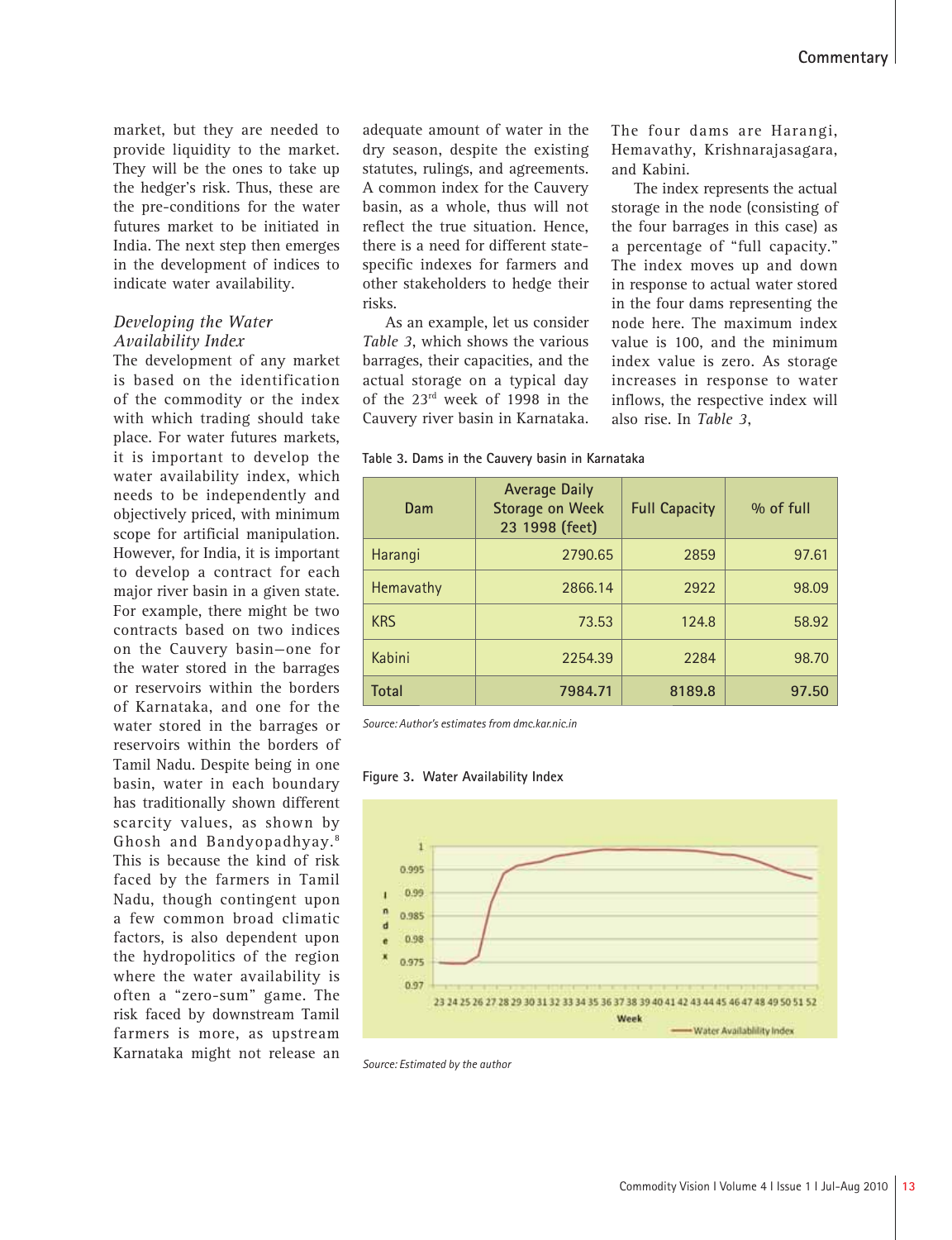it is shown that the water availability index stands at 97.5 on week 23 of 1998. Since average daily data on a weekly basis could only be found in the public domain, all the estimations have been based on that.

Tracing the water availability index (WAI) between the 23rd week and 52nd week of 1998 (with average daily storage considered), the fluctuation looks like the one shown in *Figure 3*. Thus, it needs to be kept in mind that the Cauvery is essentially a rain-fed river, and hence, there should be a high correlation between rainfall and water flows into the dams.

#### *To What Extent will such an Index Reflect the Scarcity Value of Water?*

This is a crucial question. Ghosh and Bandyopadhyay<sup>9</sup> estimated the scarcity value of water in the Cauvery basin over time and across seasons. In that paper, scarcity value was defined as loss of rice production per unit of water. This is because the aim of that paper was primarily to find a typical variable affecting water conflicts, and rice (paddy) was the principal crop grown in the Cauvery basin region, occupying a large portion of the area. Considering the broad estimates of Ghosh<sup>10</sup> and Ghosh and Bandyopadhyay $11$  in the present paper, the WAI for two agricultural seasons (*kharif* and *rabi*) have been taken for the Cauvery-Karnataka node. Ghosh<sup>12</sup> and Ghosh and Bandyopadhyay<sup>13</sup> defined scarcity value by the value foregone due to water scarcity. In their theoretical framework, scarcity value in a water-scarce economy emerged out of surplus **Figure 4. Scarcity value of water in Cauvery-Karnataka node for kharif rice (Rs/cu metre)**



*Source: Estimated by the author*





maximization, which is subject to the water constraint, and has been defined by the shadow value

1992

1993

1994

1995

Year

1996

*Source: Estimated by the author*

0.9900 0.9890 0.9880 0.9870

of water. This shadow value has been found to be equal to the difference of (value of) marginal product and marginal cost.

By multiplying the minimum support price for paddy with the scarcity value expressed in kg per cubic metre of water, the scarcity value has been expressed in rupees per cubic metre of



1997

1999

1998

**WAI**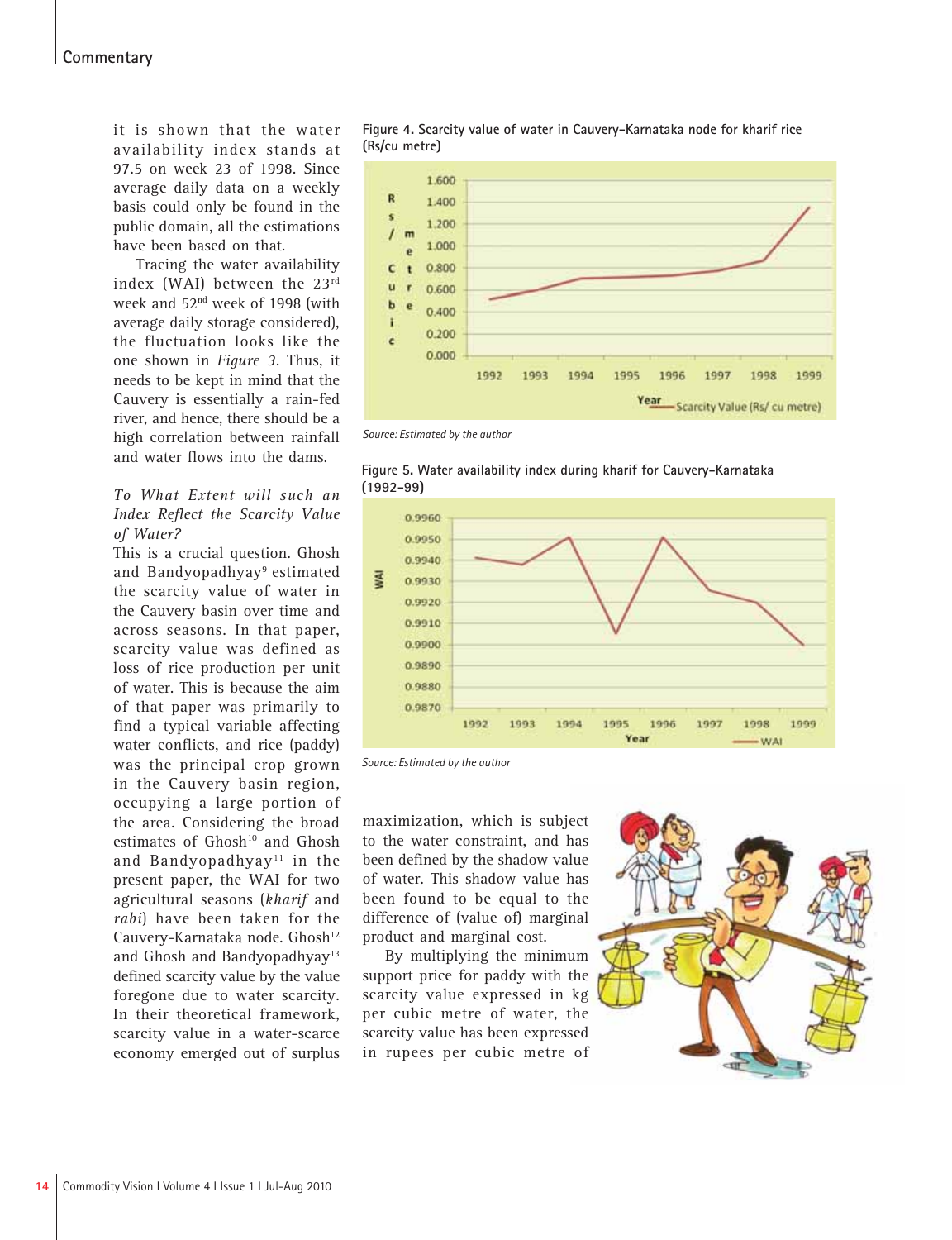**Figure 6. WAI for rabi in Cauvery-Karnataka**







*Source: Estimated by the author*



The movement of WAI for the *kharif* season for the Cauvery-Karnataka node is, of course, a function of the success or failure of the monsoons. This is clear from the fact that in 1995 and in 1998, rainfall in the Cauvery basin was less than normal, as documented by Ghosh,<sup>14</sup> and which resulted in lower WAI.

The scarcity value of water in the Cauvery-Karnataka node for *kharif* rice is increasing, thereby reflecting an increasing demand for water in the basin (*Figure 5*). An improvement of WAI is not always associated with a reduction in the scarcity value (SV) because more area has been brought under paddy cultivation (the most waterconsuming crop in the region) during this phase. However, it is clear that in 1999 (a year of bad monsoon) a sharp decline in WAI has been associated with a sharp rise in scarcity value.

It needs to be remembered that *kharif* paddy is less dependent on irrigation as compared with other crops of rice. Hence, though a negative and significant correlation exists between WAI and SV for the *kharif* season (that is -0.65), the correlation coefficient is not as strong as being in the high range of -0.9 and above (*Table 4*), as will be witnessed for *rabi*.

**Table 4. Correlation coefficient of water availability index and scarcity value (***kharif***) in the Cauvery-Karnataka node**

|                         | <b>WAI</b> | SV         |  |  |
|-------------------------|------------|------------|--|--|
| <b>WAI</b>              |            | $-0.65***$ |  |  |
| <b>SV</b>               | $-0.65***$ |            |  |  |
| $\sim$<br>$\cdots$<br>. |            |            |  |  |

*\*\* Significant at 1% level.*

As can be deciphered from *Figure 6* and *Figure 7*, the relation between the two variables is stronger for *rabi* rice.

In fact, between 1992 and 1998, WAI had moved between 0.8 and 0.9, while SV had moved between Rs 0.4 per cubic metre and Rs 0.6 per cubic metre. However, a drop in WAI to around 0.71 in 1999 was associated with a sharp increase in the scarcity value to Rs 1.31 per cubic metre, thereby entailing a more than double increase in scarcity value.

The correlation coefficient between WAI and SV of water for *rabi* rice (*Table 5*) is as high as -0.92.

**Table 5. Correlation coefficient of water availability index and scarcity value (***rabi***) in Cauvery-Karnataka node**

|            | <b>WAI</b> | <b>SV</b>  |
|------------|------------|------------|
| <b>WAI</b> |            | $-0.92***$ |
| SV         | $-0.92***$ |            |
|            |            |            |

*\*\* Significant at 1% level.*

Therefore, in both cases, the correlation coefficient is negative and significant at 1% level. However, the negative relation is stronger for *rabi* as compared with that of *kharif*. This is also expected. Paddy is a water-intensive crop and requires standing water. *Kharif* paddy is not essentially dependent on irrigation, as the growing season merges with the Southwest Monsoon. Hence, the correlation between the SV of water and the WAI (based on the water stored in reservoirs), despite being negative, is not really high. On the other hand, the *rabi* crop depends on irrigation, and hence a low WAI will result in a high scarcity value. This adequately matches with the theoretical explanation of scarcity value of water, as explained by Ghosh and Bandyopadhyay.15

While the prices in the markets in which such indexes will be traded are supposed to reflect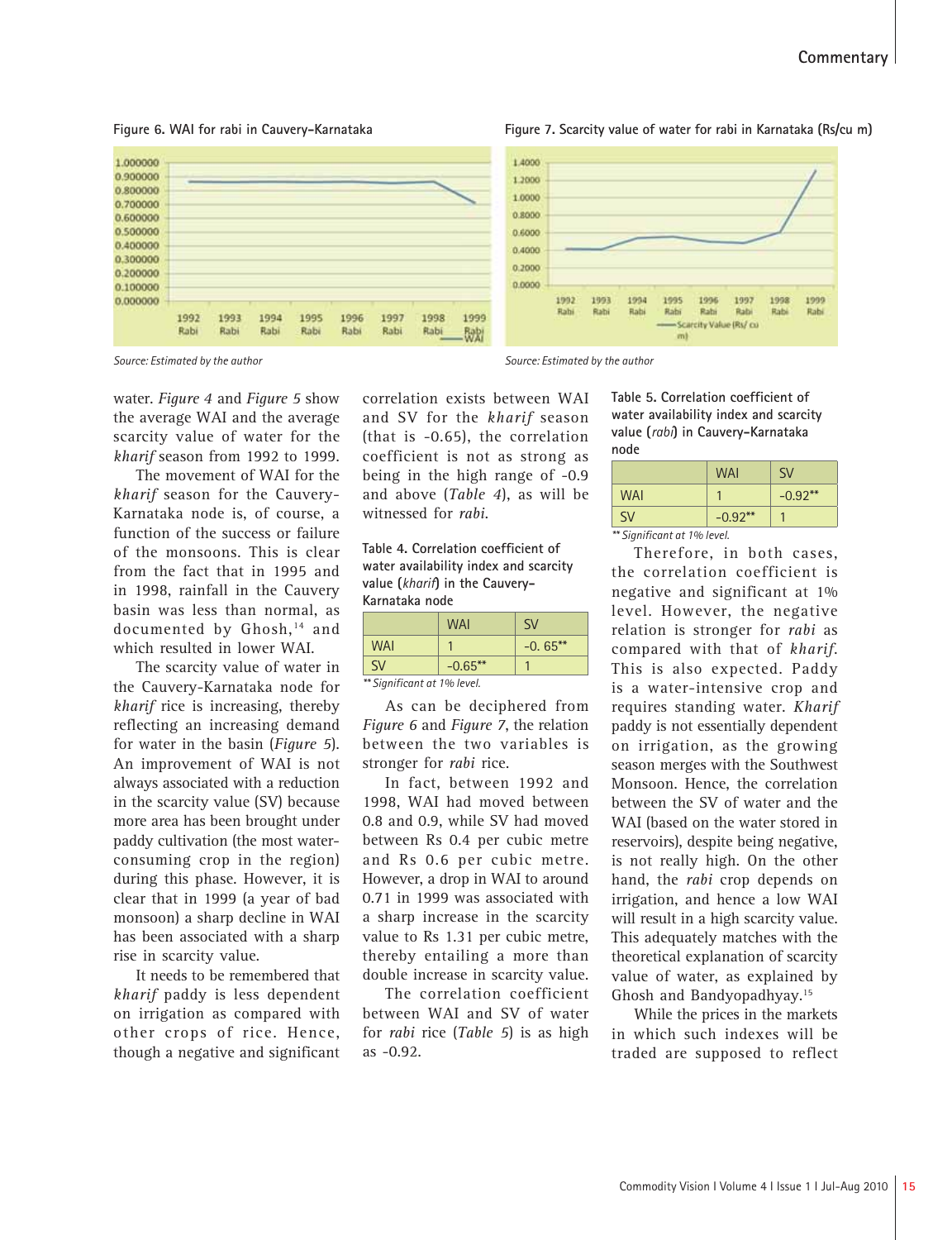the scarcity value of water, one may safely assume that the pricesensitivity of the water index (or the elasticity) will be high during dry periods, and primarily for irrigated crops.

The futures contract can be developed for various nodes of the various river basins in India, depending on the boundaries of the states lying in the basin, and locations of the reservoirs over the river basins. As an example, there might be two separate contracts for the Cauvery-Karnataka node, and the Cauvery-Tamil Nadu node, as the patterns of water availability risk in the two states over the same basin are different. For Krishna, Godavari, Ganges, Mahanadi, Sabarmati, and various other river basins or sub-basins, there is thus a need for different types of contracts, depending on the number of nodes (and which depends on the number of states through which the rivers flow). A more detailed note on the number of contracts for each basin will be presented in future research.

#### **Using Futures Market to Hedge Water Availability Risk**

Let us consider a farmer in the drought-prone Birbhum district in West Bengal. In January 2010, the farmer plans to plant paddy in May 2010 on the expectation that there will be good rains during June to September 2010. However, he is concerned with the possible dry conditions that might make water unavailable for his paddy. He calculates that the loss from a failed crop will be Rs 1 lakh, while the profit from a successful crop will be Rs 5 lakh.

Assume that the current level

(January 2010) of the WAI in that node of West Bengal over the Ganges is 70.2%; with August 2010 water futures contract trading at Rs 50 on the expectation that there will be good rain during Southwest Monsoon, the WAI will increase to around 85%. The farmer, therefore, decides to buy 200 August 2010 WAI Farakka node contracts (the water of the Ganges gets diverted to resuscitate the Kolkata port through the Farakka Barrage in West Bengal, which was constructed in 1975) at Rs 50. We ignore the existence of margin for the time being.

*Scenario A:* Drought prevails due to failure of the Southwest Monsoon, and the paddy crop fails. The WAI goes down to 50%, with its price increasing to Rs 100 during expiry. As the contract expires on a particular day in August, the farmer cashsettles his position and earns a profit of Rs  $\{200 \times (100-50)\}$  = Rs 100,000, thereby recovering the loss incurred due to a failed monsoon.

*Scenario B:* If there are good monsoons and WAI crosses the 85% mark, the farmer earns a profit of Rs 500, 000 by selling his crop. On the other hand, because the WAI is also high, with its price declining to Rs 25, on the day of the expiry of the contract the farmer incurs a loss of Rs  ${200 \times (50-25)} = \text{Rs } 50,000$ . But this loss gets adequately offset by his profit earned by selling his crop.

Though, this exposition takes up the case of a representative farmer, probably in the same manner, one may illustrate how other stakeholders like banks, development financial institutions, hydro-power producing units, institutions providing agricultural credit, and so on may hedge against the vagaries of water availability risk. Such hedging will, eventually, smoothen out profits and losses by minimizing the uncertainties in the outcomes. While apparently this mode of hedging is prevalent in commodities, hedging in water should be treated more as hedging in "inputs" rather than the hedging in "outputs."

#### **Extending the Frontiers of Futures Exchange Beyond National Boundaries**

The water futures market, rather than being only national, should extend beyond national boundaries. This is because waters of south Asia cross national boundaries, and hence, there is a need for various participants from various nations to emerge in the futures market and trade. On the one hand, the waters of the Indus is being shared by India and Pakistan, while on the other hand, the Ganga-Brahmaputra-Meghna basin is shared by Nepal, India, Bhutan, Bangladesh, and China. Each of these nations faces the water threat, which is getting aggravated due to climate change. On the other hand, the respective national problems are also there. Hence, water scarcity leading to water politics is a two-level game in south Asia. Under such circumstances, there is a need for a trans-national exchange with an electronic trading platform.

The South Asian Association for Regional Cooperation (SAARC) was established for the promotion of regional cooperation. While the rivers connect several countries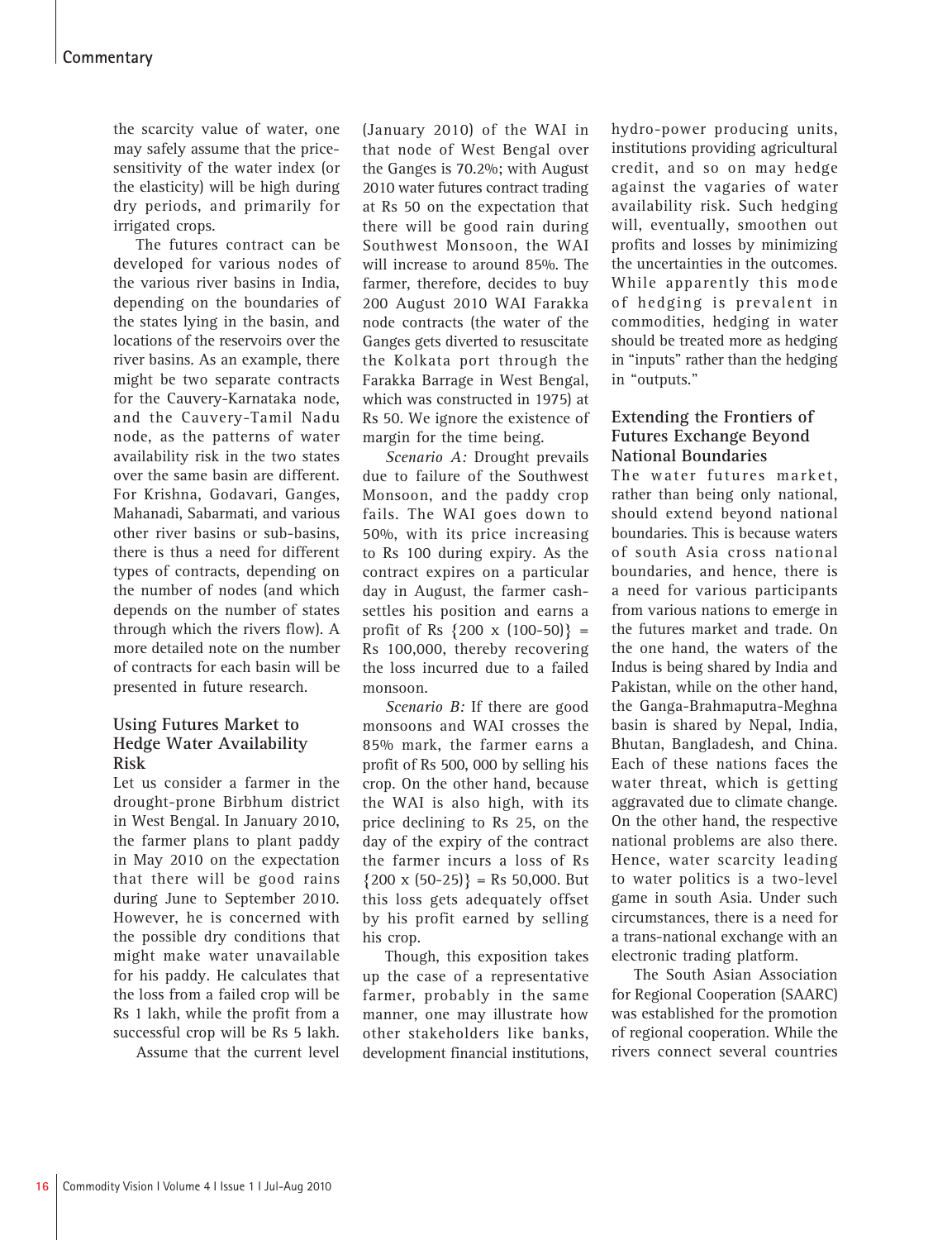in the region, and thus, their cooperative management is very important for the development of a trans-national market, hydrodiplomacy over transboundary waters has not been on the agenda of SAARC seriously. In fact, the most recent water-related co-operations date back to 1996 when the India-Bangladesh Treaty on the sharing of the lean flow of the Ganges and the treaty between India and Nepal on projects on the Mahakali River were entered into. One of the oldest bilateral negotiations between India and Nepal on the river Kosi has been going on for several decades. Such negotiations now need to be rethought for developing a futures market, as conceived in this paper. In addition, such an agenda should include the opening up of hydro-diplomatic exchanges with China on the projects China plans to take up upstream of the Brahmaputra. In recent years, SAARC has achieved some quick progress on cooperation on developmental problems like trade and industry.

With advances in economics, serious thoughts need to be given to the development of institutions on the economic role of water for its consumptive use as well as for trade in south Asia.<sup>16</sup> The highly competent diplomatic core of south Asia will surely understand the arguments behind this paper. A review of the writings from Bangladesh and Nepal on various water-related treaties and agreements clearly bring out the feeling of suspicion and anger of the smaller countries. For Bangladesh, whether it is the older writings of  $Abbas<sup>17</sup>$  or the more recent ones of Mirza,<sup>18</sup> they all express a feeling of entering into an unequal treaty. On the other hand, a recent and comprehensive review of water relations between India and Nepal<sup>19</sup> reinforces such a feeling among senior Nepalese water professionals. For Indian hydro-diplomacy to be effective and not get bogged in narrow engineering projects, the approach to diplomacy needs to be inclusive, and needs to seriously think of frameworks like sub-basin (or state-specific) futures contracts for water resources.

In the trans-national water exchange for south Asia, the participants should ideally be from the various nations of south Asia. They may take their respective positions to hedge their water risk, and with adequate information about water flows, meteorology, topology, and so on the price at the various river nodes represented in the futures contract should reflect the SV. Quite alike the national level exchange, there will be various contracts traded on such an exchange depending on the number of nodes at the sub-national level. Hence, while the scale of operation increases in space (with more contracts traded), the modus operandi of a South Asian exchange can remain identical to that of a national level exchange.

#### **Concluding Remarks**

This paper has presented an idea that might seem apparently capricious and hypothetical, but definitely not out of relevance. The initial idea undoubtedly involves setting up of a national exchange in India, which, as an economy, has proved its credentials in technology-driven

commodity exchange trading. As rainfall and water availability becomes uncertain, and waterrelated conflicts intensify, a futures market for water seems to be the answer institutionally. However, a lot needs to be done for such an institution to be effective. The most crucial one is creating adequate infrastructure to bring about real-time flow data in the public forum. For most transboundary river basins in south Asia, water flow has remained *classified*, and hence out of the public domain. The reasons, of course, are political. This has deterred independent research on international river basins. It needs a concerted effort of the SAARC nations to think of cooperation for setting up a water exchange for the south Asian region and bring in classified data in the public forum. In this regard, institutions like South Asian Federation of Exchanges (SAFEX) can play an important role in coming up with important policy documents that can be placed in the SAARC summit for discussions.

The bureaucratic core of south Asia has to understand that at the core of hostile hydropolitics of the region lies the non-realization of the real value of water that has been lost in the mire of subsidization. Water conflicts have arisen as water has been treated almost as a free good, leading to reprehensible exploitation of the resource–mainly in agriculture.<sup>20</sup> It is the futures markets for water that can make the common man understand the real value of water by discovering prices.

This article has not really discussed the regulatory part of the exchange. Though initially one